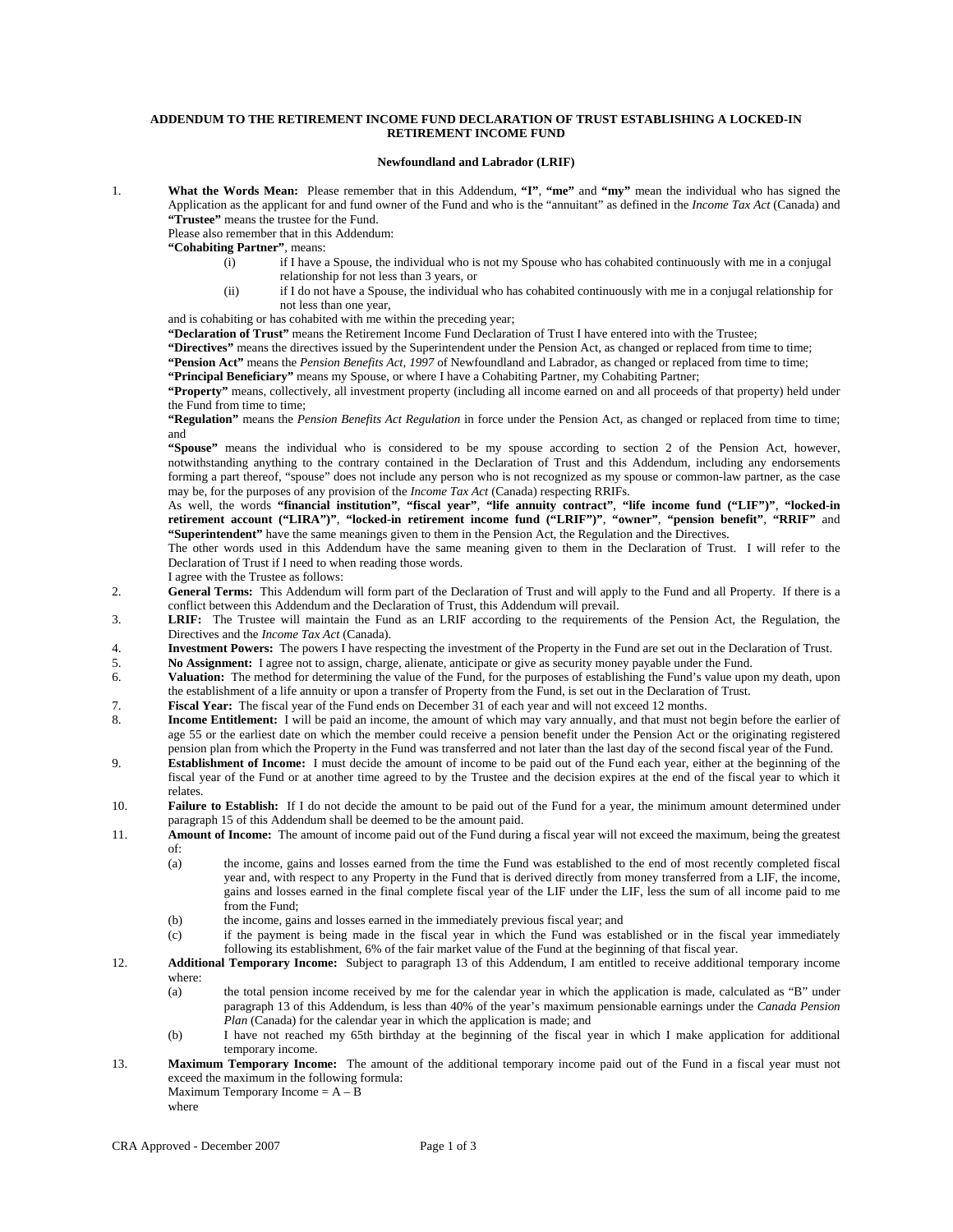- A = 40% of the year's maximum pensionable earnings under the *Canada Pension Plan* (Canada) for the calendar year in which the application is made; and
- B = the total pension income received by me for the calendar year in which the application is made from all LIFs, LRIFs, life annuities and registered pension plans governed by Newfoundland and Labrador pension benefits legislation or established by or governed by an Act of Canada or a province, except income from a pension under the *Canada Pension Plan* (Canada).
- 14. **Applications:** An application for additional temporary income under paragraph 12 of this Addendum shall be:
	- (a) on a form approved by the Superintendent;
		- (b) where I am a former member of a registered pension plan, accompanied by the written consent of my Principal Beneficiary; and
		- (c) submitted to the Trustee at the beginning of the fiscal year of the Fund, unless otherwise permitted by the Trustee.
- 15. **Minimum Income:** The amount of income paid out of the Fund during a fiscal year must not be less than the minimum amount prescribed for RRIFs under the *Income Tax Act* (Canada), and where the maximum amount is less than the minimum amount required by the *Income Tax Act* (Canada), the minimum amount will prevail.
- 16. **First Fiscal Year:** For the initial fiscal year of the Fund, the "maximum" and the "Maximum Temporary Income" in paragraphs 11 and 13 of this Addendum, respectively, will be adjusted in proportion to the number of months in that fiscal year divided by 12, with any part of an incomplete month counting as one month.
- 17. **Transfers from Other LIFs or LRIFs:** If part of the Fund purchased at the beginning of a fiscal year corresponds to sums transferred directly or indirectly during the same year from another LRIF or LIF of mine, the "maximum" and the "Maximum Temporary Income" in paragraphs 11 and 13 of this Addendum, respectively, will be equal to zero, except to the extent that the *Income Tax Act* (Canada) requires the payment of a higher amount.
- 18. **Shortened Life Expectancy:** I may withdraw Property from the Fund as a lump sum or series of payments if a medical practitioner certifies that due to mental or physical disability my life expectancy is likely to be shortened considerably, but where I am a former member of a registered pension plan, such payment may only be made if my Principal Beneficiary has waived the joint and survivor pension entitlement in a form and manner provided by the Superintendent.
- 19. **Small Pensions:** I am entitled to withdraw a lump sum payment equal to the value of the Property in the Fund on application to the Trustee if, at the time I sign the application:
	- (a) I have reached the earlier of age 55 or the earliest date on which I would have been entitled to receive a pension benefit under the registered pension plan from which the Property in the Fund was transferred; and
	- (b) the value of all assets in all LIFs, LRIFs and LIRAs owned by me and governed by Newfoundland and Labrador pension benefits legislation is less than 40% of the year's maximum pensionable earnings under the *Canada Pension Plan* (Canada) for that calendar year.
- 20. **Applications:** An application under paragraph 19 of this Addendum shall be:
	- (a) on a form approved by the Superintendent; and
	- (b) where I am a former member of a registered pension plan, accompanied by a waiver by my Principal Beneficiary of joint and survivor pension entitlement, in the form and manner required by the Superintendent.
- 21. **Transfers from the Fund:** I may transfer all or part of the balance of the Property in the Fund:
	- (a) to another LRIF that meets the requirements of Directive No. 17;
	- (b) to a LIF that meets the requirements of Directive No. 5;
	- (c) for the purchase of an immediate life annuity contract that meets the requirements of the Superintendent, in accordance with paragraph 60(l) of the *Income Tax Act* (Canada), provided the annuity commences by December 31 in the year in which I attain the maximum age for the commencement of a retirement income as prescribed by the *Income Tax Act* (Canada), the Pension Act, the Regulation or the Directives from time to time; or
	- (d) before December 31 in the year in which I attain the maximum age for the commencement of a retirement income as prescribed by the *Income Tax Act* (Canada), the Pension Act, the Regulation or the Directives from time to time, to a LIRA that meets the requirements of Directive No. 4.
- 22. **No Withdrawals:** Subject to this Addendum, no withdrawal, commutation or surrender of Property in the Fund is permitted, except where an amount is required to be paid to the taxpayer to reduce the amount of tax otherwise payable under Part X.I of the *Income Tax Act* (Canada).
- 23. **Time for Transfer:** The Trustee agrees to make the transfer referred to in paragraph 21 of this Addendum within 30 days after receipt of the my request, except with respect to the transfer of Property held as securities whose term of investment extends beyond the 30 day period.
- 24. **Identifiable Securities:** If the Property in the Fund consists of identifiable and transferable securities, the Trustee may, with my consent, effect a transfer under this Addendum by the transfer of the securities.
- 25. **Survivor's Benefits if Former Member:** Where I am a former member, upon my death, my surviving Principal Beneficiary, or where I have no surviving Principal Beneficiary or my surviving Principal Beneficiary had waived entitlement in the form and manner required by the Superintendent, my designated beneficiary, or where there is no designated beneficiary, my estate, is entitled to receive a lump sum payment of the full value of the Fund.
- 26. **Survivor's Benefits if Not Former Member:** Where I am not a former member, upon my death, the full value of the Fund shall be paid to my designated beneficiary or, where there is no designated beneficiary, to my estate.
- 27. **Notice of Amendments:** Subject to paragraph 28 of this Addendum, the Trustee will not amend the Fund except where the Trustee gives me at least 90 days notice of a proposed amendment.
- 28. **Permitted Amendments:** An amendment to the Fund that would result in the reduction of my benefits under the Fund is only permitted where:
	- (a) the Trustee is required by law to make the amendment; and
	- (b) I am entitled to transfer the balance in the Fund under the terms of the Fund that existed before the amendment is made;
	- and, when making such a reducing amendment, the Trustee must notify me of the nature of the amendment and allow me at least 90 days after the notice is given to transfer all or part of the balance in the Fund.
- 29. **Procedure for Notices:** Notices under paragraphs 27 and 28 of this Addendum shall be sent by registered mail to my address, as set out in the Trustee's records.